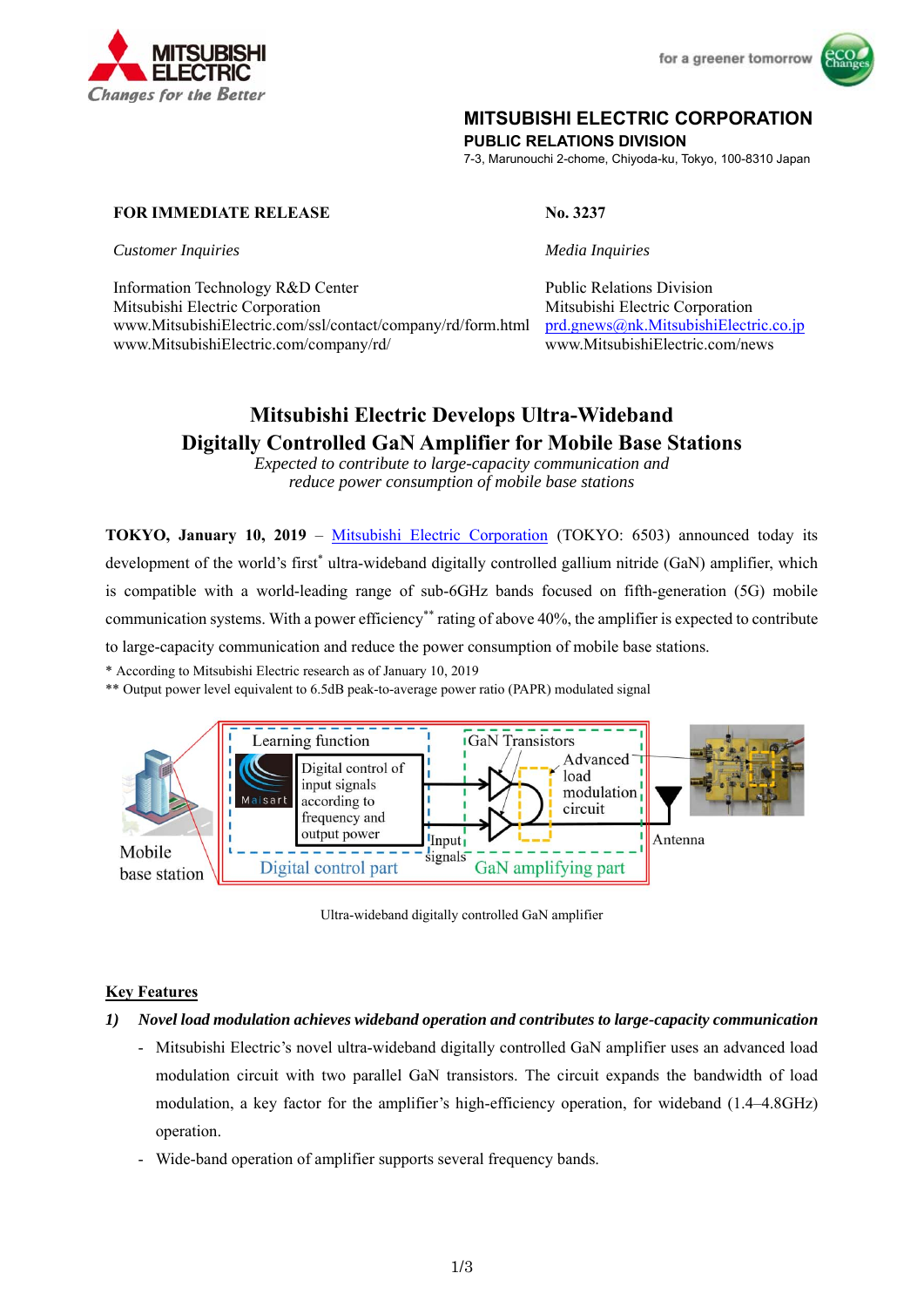- *2) Digital control realizes high-efficiency operation and reduces power consumption of mobile base stations*
	- Digitally controlled input signals for amplifier realize high-efficiency load modulation of above 40% over 110% of the fractional bandwidth. Digital control employs learning function based on Maisart®\*\*\*.
	- Improved efficiency of amplifier helps to reduce power consumption in mobile base stations.

\*\*\* **Mitsubishi Electric's AI creates the State-of-the-ART in technology** <u>I Maisart</u>



Corresponding frequency ranges of amplifiers

#### **Measurement Results**

| Frequencies     | Fractional<br>bandwidth | Efficiency  |
|-----------------|-------------------------|-------------|
| $1.4 - 4.8$ GHz | 110%                    | Over $40\%$ |

Output power level equivalent to 6.5dB PAPR modulated signal

#### **About Maisart**

Maisart encompasses Mitsubishi Electric's proprietary artificial intelligence (AI) technology, including its compact AI, automated design deep-learning algorithm and extra-efficient smart-learning AI. Maisart is an abbreviation for "Mitsubishi Electric's AI creates the State-of-the-ART in technology." Under the corporate axiom "Original AI technology makes everything smart," the company is leveraging original AI technology and edge computing to make devices smarter and life more secure, intuitive and convenient.

#### **Patents**

Pending patents for the technology announced in this news release number two in Japan and two outside of Japan.